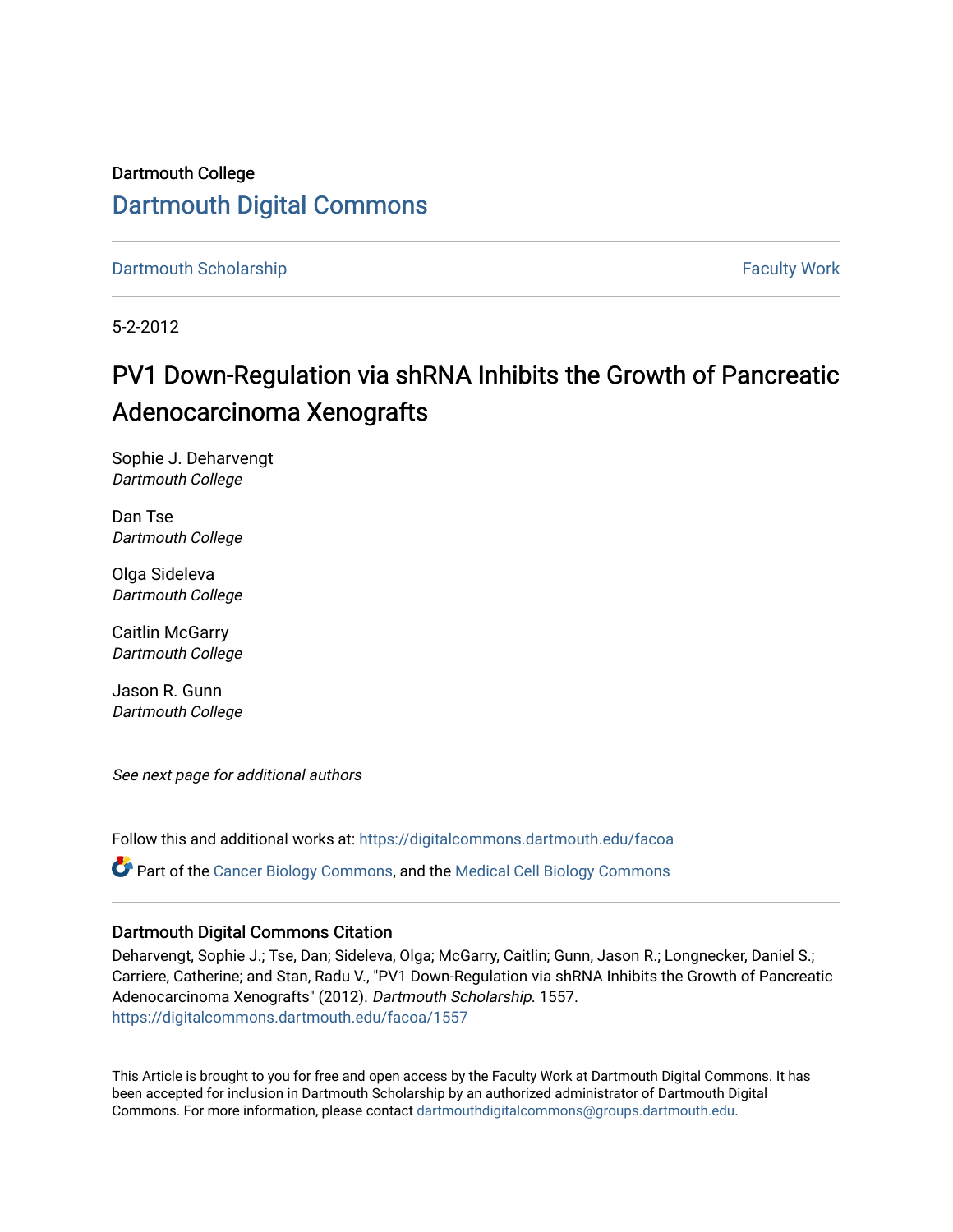#### Authors

Sophie J. Deharvengt, Dan Tse, Olga Sideleva, Caitlin McGarry, Jason R. Gunn, Daniel S. Longnecker, Catherine Carriere, and Radu V. Stan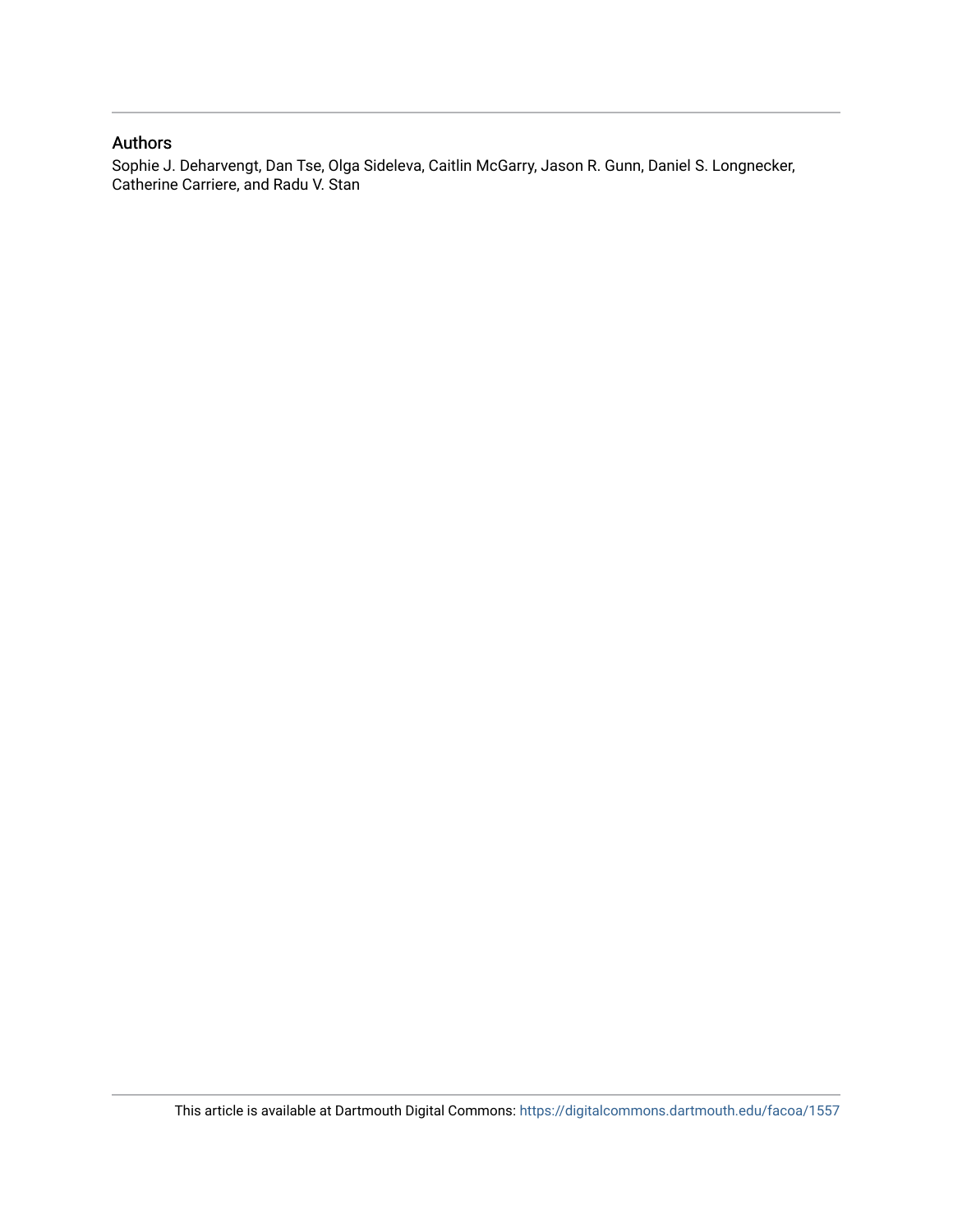# PV1 down-regulation via shRNA inhibits the growth of pancreatic adenocarcinoma xenografts

Sophie J. Deharvengt <sup>a</sup>, Dan Tse <sup>a</sup>, Olga Sideleva <sup>a</sup>, Caitlin McGarry <sup>a</sup>, Jason R. Gunn <sup>e, f</sup>, Daniel S. Longnecker <sup>a, e</sup>, Catherine Carriere <sup>b, e</sup>, Radu V. Stan <sup>a, c, d, e, \*</sup>

<sup>a</sup> Departments of Pathology, Geisel School of Medicine at Dartmouth, Lebanon, NH, USA <sup>b</sup> Medicine, Geisel School of Medicine at Dartmouth, Lebanon, NH, USA  $c$  Microbiology and Immunology, Geisel School of Medicine at Dartmouth, Lebanon, NH, USA

<sup>d</sup> Heart and Vascular Research Center, Geisel School of Medicine at Dartmouth, Lebanon, NH, USA

<sup>e</sup> Norris Cotton Cancer Center, Geisel School of Medicine at Dartmouth, Lebanon, NH, USA

<sup>f</sup> Department of Engineering Sciences, Thayer School of Engineering, Hanover, NH, USA

Received: March 6, 2012; Accepted: May 2, 2012

### Abstract

PV1 is an endothelial-specific protein with structural roles in the formation of diaphragms in endothelial cells of normal vessels. PV1 is also highly expressed on endothelial cells of many solid tumours. On the basis of *in vitro* data, PV1 is thought to actively participate in angiogenesis. To test whether or not PV1 has a function in tumour angiogenesis and in tumour growth in vivo, we have treated pancreatic tumour-bearing mice by single-dose intratumoural delivery of lentiviruses encoding for two different shRNAs targeting murine PV1. We find that PV1 down-regulation by shRNAs inhibits the growth of established tumours derived from two different human pancreatic adenocarcinoma cell lines (AsPC-1 and BxPC-3). The effect observed is because of down-regulation of PV1 in the tumour endothelial cells of host origin, PV1 being specifically expressed in tumour vascular endothelial cells and not in cancer or other stromal cells. There are no differences in vascular density of tumours treated or not with PV1 shRNA, and gain and loss of function of PV1 in endothelial cells does not modify either their proliferation or migration, suggesting that tumour angiogenesis is not impaired. Together, our data argue that down-regulation of PV1 in tumour endothelial cells results in the inhibition of tumour growth *via* a mechanism different from inhibiting angiogenesis.

**Keywords:** angiogenesis  $\bullet$  fenestrae  $\bullet$  vesiculo-vacuolar organelles  $\bullet$  caveolae  $\bullet$  pancreatic cancer  $\bullet$  transendothelial  $channels \rightarrow tumour microenvironment$ 

### Introduction

The vertebrate gene Plasmalemmal Vesicle Associated Protein (PLVAP) encodes for PV1, a 60kd, single span, type II integral membrane N-glycosylated protein [1–3]. PLVAP/PV1 expression is restricted to a subset of normal microvascular endothelial cells (ECs) and, in adult organisms, PV1 is not expressed in the ECs of all large vessels with the exception of the endocardium lining the heart chambers [1, 3–5]. In the ECs of normal capillaries of selected organs, PV1 is essential for the formation of the stomatal diaphragms of caveolae

Department of Pathology, Dartmouth Medical School, One Medical Center Drive, Lebanon, NH 03756, USA. Tel.: +603 650-8781 Fax: +603 650-6120 E-mail: radu.v.stan@dartmouth.edu

and the diaphragms of fenestrae, transendothelial channels and vesiculo-vacuolar organelles [2, 4, 6–8]. Formation of the diaphragms seems to be the only cellular function of PV1 [9].

Endothelial diaphragms are present in ECs of tumour vessels undergoing angiogenesis (reviewed in [10]) and PV1 was reported to be highly expressed in the ECs of human solid tumours, pancreatic cancer included [11–14] [15]. PV1 expression on tumour ECs was known for more than two decades, through data obtained with the PAL-E and MECA32 monoclonal antibodies (mAb), shown recently to bind to human and mouse PV1 respectively [16, 17] (reviewed in [10]). *In vitro* data suggest that PV1 plays an active role in pathological angiogenesis by facilitating human EC tube formation in Matrigel [11, 12] and EC migration induced by angiogenic growth factors such as VEGF and HGF[11–13, 15, 18]. However, the usefulness of PV1 as a novel anti-cancer therapeutic target is unclear [12, 19].

<sup>\*</sup>Correspondence to: Radu V. STAN, M.D.,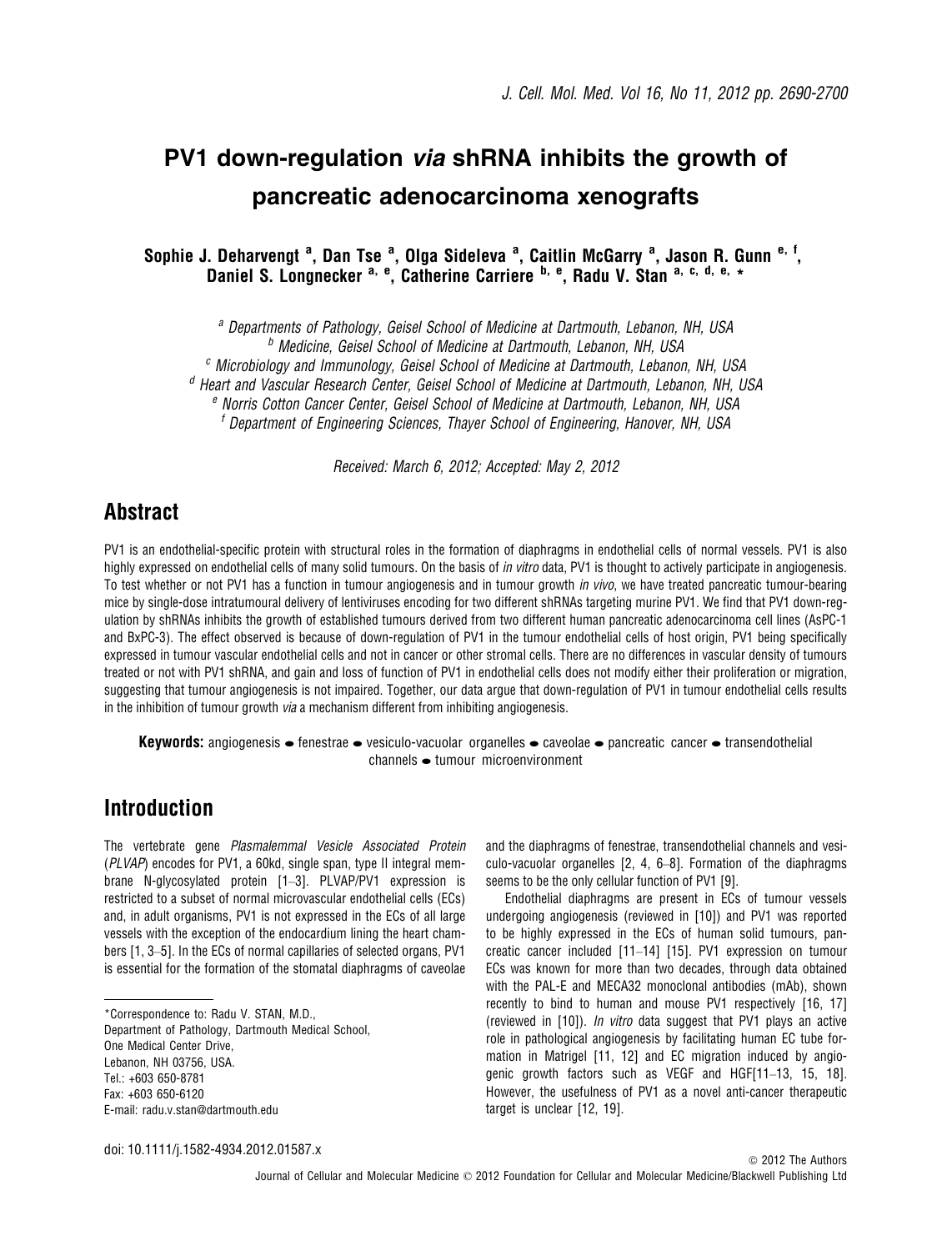Besides its structural role and postulated roles in cell migration and angiogenesis, PV1 may also have a role in inflammation [10, 17]. PV1 blockade in mice using anti-PV1 antibodies results in obvious impairment of recruitment of neutrophils and macrophages at inflammation sites [17]. PV1 down-regulation by siRNA in TNF<sub>x</sub>-activated ECs in vitro inhibits diapedesis of leucocytes without affecting their adhesion to and rolling on activated ECs under flow [17].

Pancreatic ductal adenocarcinoma (PDAC) ranks fourth among cancers as a cause of death in the United States and Europe with a median survival of 6 months [20]. Five-year survival is <5% and is limited to stage I and II patients who can benefit from pancreas resection in combination with chemotherapy and radiotherapy [21]. Late stage (III and IV) unresectable PDAC patients have access only to palliative chemotherapy, yielding a median survival rate of 6–11 months [22, 23]. So far, all PDAC therapies are short-lived and associated with significant toxicities. Thus, pancreatic cancer patients are prime candidates for the benefit of synergistic adjuvant therapies to increase efficacy and/or manage toxicity.

To evaluate whether or not PV1 plays a role in angiogenesis in vivo and the potential of PV1 as a therapeutic target in PDAC treatment, we first tested its role in tumour growth in two different xenograft models of PDAC. We show that PV1 down-regulation by a single intratumoural delivery of PV1shRNA using lentiviruses results in reduced tumour growth in these two models. Because of the sequence mismatch between human and mouse PV1, we show that this effect is clearly the result of PV1 down-regulation in tumour stroma, which is of mouse origin. Moreover, in both tumours, PV1 is expressed only in ECs of tumour vessels and not expressed in tumour or stromal cells at protein or mRNA level. Taken together, these data argue that PV1 expression in tumour ECs is required for tumour growth *in vivo*. In addition, we show that deletion of PV1 in tumour ECs may not result in decreased tumour angiogenesis implicating additional mechanisms in PV1-promoted tumour growth.

### Materials and methods

#### **Materials**

All general reagents were from Thermo-Fisher (Pittsburgh, PA, USA), unless otherwise stated.

#### Antibodies

Rat anti-mouse CD31 (PECAM-1) clone MEC13.3, unlabeled or conjugated to APC, was from BioLegend (San Diego, CA, USA); Mouse anti- $\beta$ -actin mAb (AC40) from Sigma-Aldrich (St. Louis, MO, USA); Biotinylated rabbit anti-mouse IgG from Vector Laboratories (Burlingame, CA, USA); HRP-conjugated goat anti-rat IgG-HRP, and goat anti-mouse IgG-HRP from Biodesign (Kennebunk, ME, USA); Goat antichicken IgG-Alexa 568 and Alexa 647, (Fab)2 fragment from Invitrogen

(Eugene, OR, USA). Rat anti-mouse PV-1 mAb clone MECA-32 mAb [9] and chicken anti-human PV1C pAb [6] were as previously described.

#### Primary antibody labelling with fluorophores

Affinity purified primary antibodies, rat anti-mouse PV-1 mAb clone MECA-32 were labelled with Alexa 568 or 647 fluorophores (Molecular Probes; Invitrogen), as per manufacturer's instructions.

#### Cells and cell culture

Mouse lung endothelial cells (MLEC) isolated from lungs of wild-type mice or Cav1-knockout mice (MLEC-Cav1KO), and immortalized with polyoma middle T antigen, and flow sorted for CD31 and PV1 expression, are described before [9]. MLEC were cultured on plastic in MLEC growth medium consisting of a modified endothelial growth medium 2 (EGM2) (Lonza, Walkersville, MD, USA) formulation, from which the serum coming with the kit was omitted and replaced with heat-inactivated foetal bovine serum (FBS) (Hyclone, Logan, UT, USA) to 15% final concentration. The formulation was also supplemented with 100 μg/ml of each penicillin, streptomycin and glutamine (Invitrogen, Carlsbad, CA, USA), as described [9]. Bovine aortic (BAEC), human umbilical vein (HUVEC) and human lung microvascular (HLMVEC) endothelial cells were obtained from Lonza and were cultured in EGM2 or EGM-2MV medium, respectively. The MECA-32 hybridoma (developed by the laboratory of E. Butcher [24] at Stanford University) was obtained from the Developmental Studies Hybridoma Bank (Iowa City, IA, USA).

AsPC-1 and BxPC-3 human pancreatic cancer cell lines, obtained from ATCC (Manassas, VA, USA), were grown in RPMI (Mediatech Inc., Herndon, VA, USA), with 10% FBS (Omega Scientific, Tarzana, CA, USA), 100 U/ml penicillin and 100  $\mu$ g/ml streptomycin (complete medium).

#### PV1 siRNA sequences

PV1 siRNA-1, -2, -3, -4 (84094: PLVAP) were obtained from Dharmacon (Lafayette, CO, USA). The PV1 siRNA-5 duplex (ID85339; Ambion, Austin, TX, USA) [8] and Luciferase negative control siRNA [25] were previously reported.

PV1-knockdown effectiveness was evaluated in MLEC transfected with Oligofectamine (Invitrogen) in EBM2 culture medium lacking FBS and antibiotics, as per manufacturer's instructions. siRNAs were used at a final concentration of 5 nM and PV1 knockdown assessed 24, 72 and 96 h after transfection, using Western blotting with anti-PV-1 mAb MECA32. PV1-shRNA sequences are described in Table 1 and were designed as in [26].

#### Lentivirus production and EC infection

Oligonucleotides corresponding to the short hairpin RNA (shRNA) sequence of interest were annealed and cloned into the lentivirus vector, pLentiLox 3.7 (pll3.7) [26] (Addgene, Cambridge, MA, USA). Virus stocks were prepared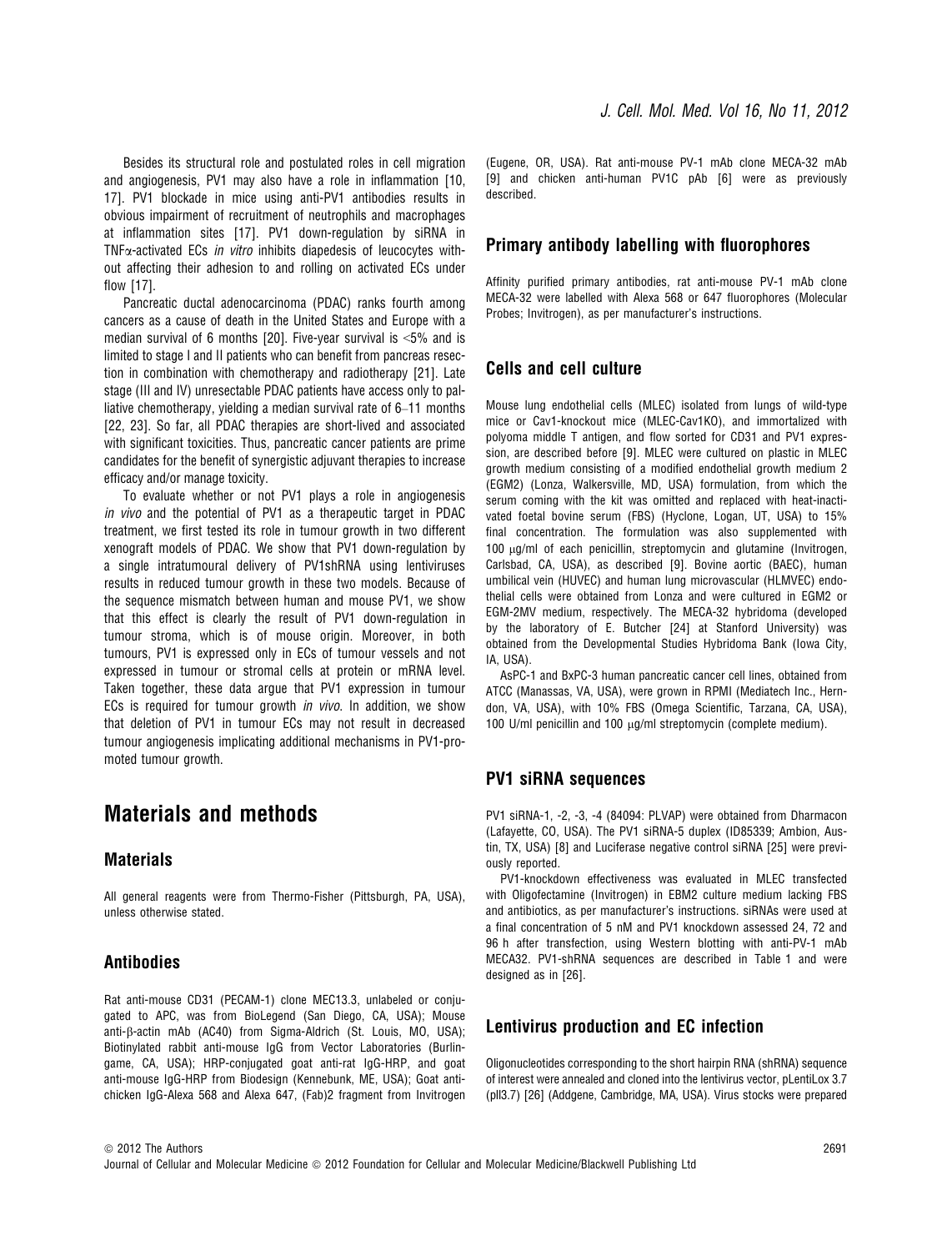| <b>Table 1</b> PV1-shRNA sequences used for insertion in lentiviruses |  |
|-----------------------------------------------------------------------|--|
|-----------------------------------------------------------------------|--|

| <b>Gene targeted</b> | <b>Strand</b>      | shRNA sequence                                                    |
|----------------------|--------------------|-------------------------------------------------------------------|
| Luciferase           | sense <sup>*</sup> | 5'-TCTTACGCTGAGTACTTCGATTCAAGAGATCGAAGTACTCAGCGTAAGTTTTTTC-3'     |
|                      | antisense          | 5'-TCGAGAAAAAACTTACGCTGAGTACTTCGATCTCTTGAATCGAAGTACTCAGCGTAAGA-3' |
| <b>PV1-1</b>         | sense              | 5'-TGCGAGCTGGAGGCGCGTAATTCAAGAGATTACGCGCCTCCAGCTCGCTTTTTTC-3'     |
| mouse 1080-1099      | antisense          | 5'-TCGAGAAAAAAGCGAGCTGGAGGCGCGTAATCTCTTGAATTACGCGCCTCCAGCTCGCA-3' |
| <b>PV1-2</b>         | sense              | 5'-TGAGGTGGATGTGCGCATTATTCAAGAGATAATGCGCACATCCACCTCTTTTTTC-3'     |
| mouse 1124-1142      | antisense          | 5'-TCGAGAAAAAAGAGGTGGATGTGCGCATTATCTCTTGAATAATGCGCACATCCACCTCA-3' |
| <b>PV1-4</b>         | sense              | 5'-TAGGAGAAGTTCCAGGCGGATTCAAGAGATCCGCCTGGAACTTCTCCTTTTTTTC-3'     |
| mouse 690-708        | antisense          | 5' TCGAGAAAAAAAGGAGAAGTTCCAGGCGGATCTCTTGAATCCGCCTGGAACTTCTCCTA-3' |
| <b>PV1-5</b>         | sense              | 5'-TGGAATTCAAGAAAAGGATCTTCAAGAGAGATCCTTTTCTTGAATTCCTTTTTTC-3'     |
| mouse 1258-1276      | antisense          | 5'-TCGAGAAAAAAGGAATTCAAGAAAAGGATCTCTCTTGAAGATCCTTTTCTTGAATTCCA-3' |

\*siRNA sequences used as template are in bold.

by co-transfecting pll3.7 with three packaging plasmids pMDLg/pRRE, CMV-VSVG and RSV-Rev, (Addgene) into 293T cells [25, 26].

Mouse lung endothelial cells were incubated (4 hrs) with lentiviruses encoding for PV1shRNA or controls (empty virus, shLuc) at 1 and 10 MOI, with or without 8  $\mu$ g/ml polybrene in infection medium (EBM-2), followed by incubation (24–48 hrs) with MLEC growth medium; infectivity was measured by flow cytometry using GFP expression as readout. The ability of pll3.7-based lentiviruses to infect AsPC-1 and BxPC-3 tumour cells was already demonstrated [25].

#### PV1-shRNA validation – immunofluorescence on cells and confocal microscopy

Mouse lung endothelial cells were infected with lentiviruses encoding for shLuc, shPV1-1 and shPV1-5 at an MOI = 0.1 and allowed to express shRNA for 48 hrs. Cells were labelled live (30 min., 10°C, EBM2 + 1% BSA) with fluorescent anti-PV1 (1.5  $\mu$ g/ml), rinsed (3×, RT) in PBS containing calcium and magnesium (PBS-CM) and chased (37 $\degree$ C, MLEC growth medium), rinsed (3 $\times$ , RT) in PBS-CM, fixed (10 min., RT) in 4% paraformaldehyde in PBS-CM, rinsed again in PBS-CM, mounted in PermaFluor and examined by confocal fluorescence microscopy using a Zeiss 510 Meta confocal system (Carl Zeiss, Thornwood, NY, USA). Image stacks were acquired with the pinhole set at 1 Airy unit and transformed through the maximum-intensity projection function to obtain global images of the cells using ImageJ software (NIH, Bethesda, MD, USA).

#### Flow cytometry

Labelled cells were analysed using a FacsCalibur or a CANTO flow cytometer controlled by either CellQuest or DIVA software respectively (BD Biosciences, San Diego, CA, USA). Data analysis was carried out using FlowJo 9.4 software (Tree Star, Ashland, OR, USA). Each experiment had four replicates per time-point and was repeated three

times. Median fluorescence from at least 5000 live cells was calculated in each sample. Statistical significance was calculated using Student's t-test.

#### Generation of stable MLEC cell lines expressing PV1shRNA

Mouse lung endothelial cells were infected with a low (0.1–0.5) MOI of lentiviruses encoding for PV1shRNA or controls (empty virus, shLuc) in presence of 8  $\mu$ g/ml polybrene in infection medium, allowed to express the shRNAs for 48 hrs when the cells were sorted based on GFP expression. Transduction efficiency in these conditions was ~1–5% and purposely designed to limit the number of multiple lentiviral integrations in the genome. The cell populations obtained were labelled MLECshPV1-1, -2, -4, -5, MLEC-shLuc MLEC-EV (empty vector).

#### RNA isolation

Total RNA was isolated using RNAeasy kit (Qiagen, Valencia, CA, USA) and quality controlled using Bioanalyzer (Agilent/Stratagene, Santa Clara, CA, USA) and NanoDrop (Thermo-Fisher).

#### Real-time quantitative PCR

Quantitative real-time PCR was performed as before [9], using the Gene Expression Assays mouse PV1 (Mm00453379 m1), mouse Actin B (Mm00607939\_s1), human PV1 (Hs00229941\_m1), human Actin B (Hs03023880\_g1) (Applied Biosystems, Foster City, CA, USA). Reactions were performed in triplicate, utilizing cDNA corresponding to 10 ng RNA. Data were analysed on the basis of the relative expression method with the formula  $2^{-\Delta\Delta}CT$ , where  $\Delta\Delta C_T = \Delta C_T$  (sample)  $-\Delta C_T$  (calibrator = average  $C_T$  values of all samples), and  $\Delta C_T$  is the  $C_T$  of the housekeeping gene [beta-Actin] subtracted from the  $C<sub>\tau</sub>$  of the target gene.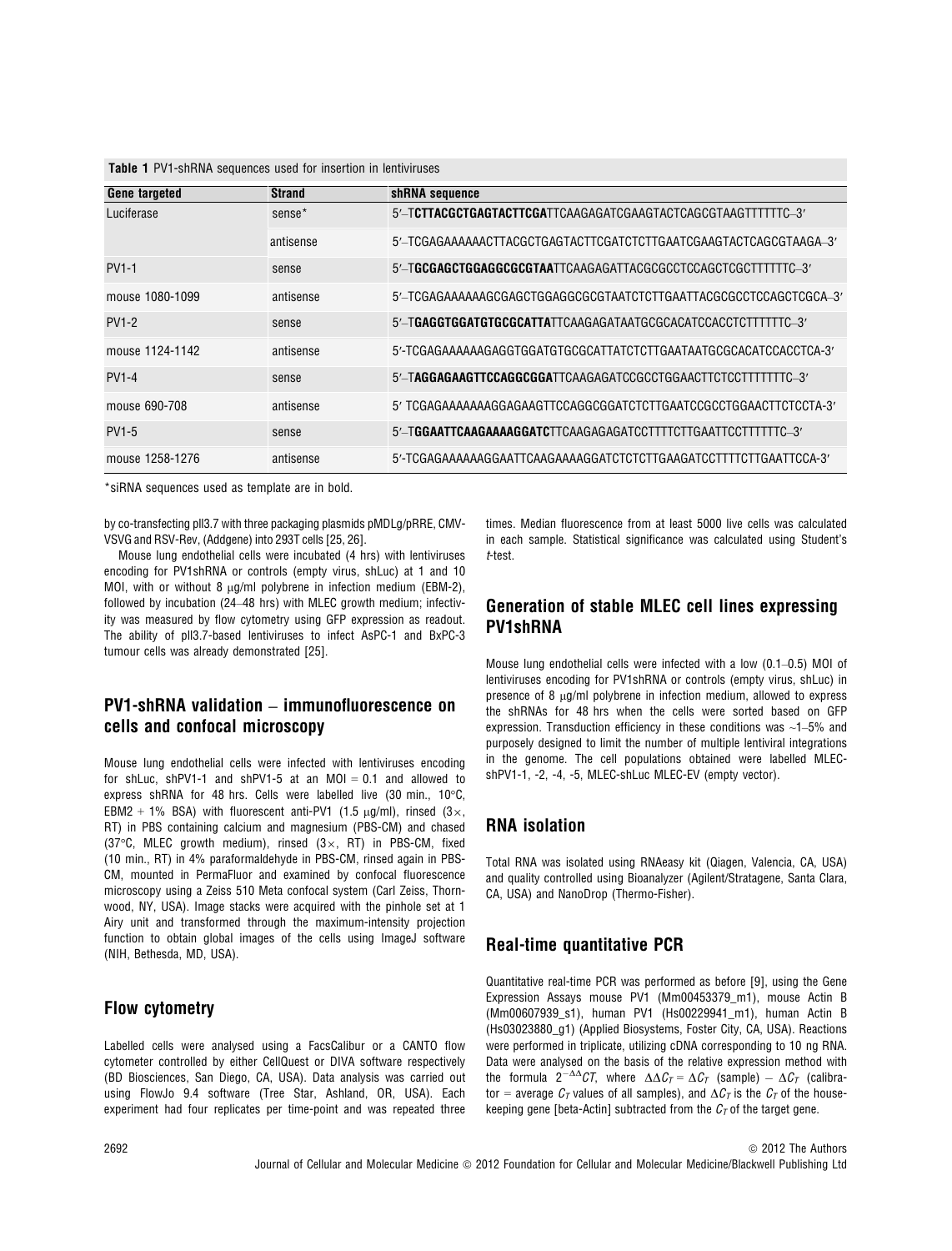#### Evaluation of cell-surface PV1 levels by flow cytometry

Adherent MLEC stably expressing different shRNAs were labelled (30 min.,  $4^{\circ}$ C) live with 1.5  $\mu$ g/ml MECA-32-Alexa 647 mAb in MLEC growth medium, rinsed  $(3 \times, RT)$  in PBS and non-enzymatically detached using EDTA (Cell Dissociation Solution; Sigma-Aldrich). Cells were then mixed with an equal volume of 1% BSA in PBS, and kept on ice in the dark until examined using flow cytometry.

#### Western blotting

Equal amounts (20  $\mu$ g/lane) of MLEC proteins were immunoblotted with MECA-32 and mouse anti-  $\beta$ -actin monoclonal antibody (clone AC40), as described. [9]. Signal quantization by densitometry on TIFF files was carried out using GelEval v1.35 software (FrogDance, Dundee, UK).

#### Pancreatic tumour xenograft model

Female athymic mice (Nu/Nu, Charles River) were injected subcutaneously into the dorsal flank area with  $1 \times 10^6$  of either ASPC-1 or  $B \times PC$ -3 cells. For each cell type, the mice were divided randomly into four equal groups of EIGHT mice to be left untreated or injected with shPV1-1-LV, shPV1-5-LV or shLuc-LV. Once tumours reached a volume of 50  $\text{mm}^3$  (8–10 days after injection of the cells), they were injected with  $4.10<sup>7</sup>$  viral particles in 50 µl of OptiMem (Invitrogen). Tumour diameters were measured every 3 days. Tumour volumes were calculated as  $\pi$ /  $4 \times$  width  $\times$  height  $\times$  length of the tumour. Experiments were terminated when the tumour diameter reached 15 mm following the procedures approved by the Dartmouth College IACUC.

#### Statistics on tumour growth

Data were analysed using ANOVA and Tukey HSD test for parametric data, or the Kruskall and Wallis test for non-parametric data using the Dunn-Benferroni test for multiple comparisons (VassarStats website).  $P < 0.05$  was taken as the level of significance.

#### Colocalization of PV1 and CD31 in tumour samples by confocal microscopy

AsPC-1 and BxPC-3 tumours were induced as described and allowed to grow for 21 days. One hr before harvesting, mice were injected via the tail vein with 10 mg/kg Dark Red Fluorescent (660/680) FluoSpheres<sup>®</sup> in PBS (Molecular Probes/Invitrogen, Cat# F8789) to label the intravascular space. The mice were killed with  $CO<sub>2</sub>$ , tumours harvested unfixed, embedded in optimal cutting temperature compound (OCT). Co-immunofluorescence experiments on methanol fixed  $10 \mu m$  thick sections were performed with 1.5  $\mu$ g/ml of Alexa 647-coupled MECA-32 mAb and Alexa488-coupled rat anti-CD31 MEC13.3 mAb and examined by confocal fluorescence microscopy using a Zeiss 510 Meta confocal system. The controls consisted of non-immune rat IgG2a (clone 2A3) labelled with Alexa 647 or 488. Choice of fluorophores ensured lack of spectral overlap between the labels to virtually eliminate co-localization artefacts.

#### Tumour vascular area density

Tumours processed as described above were stained with a rat anti-CD31 mAb (clone MEC13.3) (BD Biosciences) using a Vectastain ABC Peroxidase kit (Vector Laboratories). Sections were examined using an Olympus BX-61 upright microscope equipped with an Olympus DP70 camera.

For quantitative morphometric analysis of CD31 staining in tumour samples, 10 random fields/slide at  $20\times$  magnification were quantified for DAB signal using Image-Pro Plus program (Version 7.0; Media Cybernetics, Silver Spring, MD, USA). Three tumours per group were analysed. Vascular area density [27, 28] was calculated as the ratio of CD31 positive pixels to the total area of the image, as described before [25].

#### Cell proliferation assays

To assess doubling time, cells were seeded in six well plates in triplicate at a density of  $10<sup>4</sup>$  cells/well and the doubling time was calculated over 5 days. Every 24 hrs, cell numbers were determined by counting the cells using a haemocytometer. The experiments were repeated twice.

To assess cell proliferation based on DNA content, we employed an established assay [29, 30]. Briefly, MLEC were seeded at 1000 cell/well in 96-well plates ( $n = 8$  wells per each time-point per genotype), cultured in full growth medium and collected every day for 7 days. Each day the wells were briefly rinsed in PBS, and the cells frozen until the last time-point was collected. Cells were lysed by osmotic shock with low  $(1\times)$  strength SSC and then incubated with 1 mg/ml Hoechst 33258 (Enzo Life Sciences, Farmingdale, NY, USA). The signal was quantitated by spectrophotometry using a Synergy HT plate reader (BioTek, Winooski, VT, USA).

#### Adenovirus constructs and transduction

Adenoviral AdEasy-1 system (Agilent/Stratagene) was used to generate adenoviruses expressing human PV1-3xHA (AdPV1HA). Briefly, the sequence coding for human PV1-3xHA was PCR amplified, inserted into the multiple cloning site of the pShuttle vector and the resulting construct was recombined with pAdEasy-1 vector by co-transfection in the BJ5183 E. coli strain (Agilent/Stratagene). Positive clones were linearized with Pac I restriction enzyme and transfected into 293 cells for Adenovirus production using the  $CsCl<sub>2</sub>$  density gradient method or the VivaPure AdenoPACK kits (VivaScience, Sartorius, Germany).

BAECs and HUVECs were transduced (4–6 hrs, 37°C) with adenoviruses at an MOI of 10 PFUs/cell for AdGFP or 50–200 viral particles/cell for AdNull and AdPV1HA in EBM2 supplemented with 2% FBS, cells were rinsed twice in EGM2 and incubated (24 hrs, 37°C) in growth medium. The cells were routinely used 24 hrs after infection. Empty adenovirus (AdNull) or adenovirus encoding GFP (AdGFP) at the same MOI were used as controls.

Expression of PV1-HA was determined in HUVEC or BAEC transduced in 100 mm dishes with an adenoviral MOI of 1. Twenty-four hrs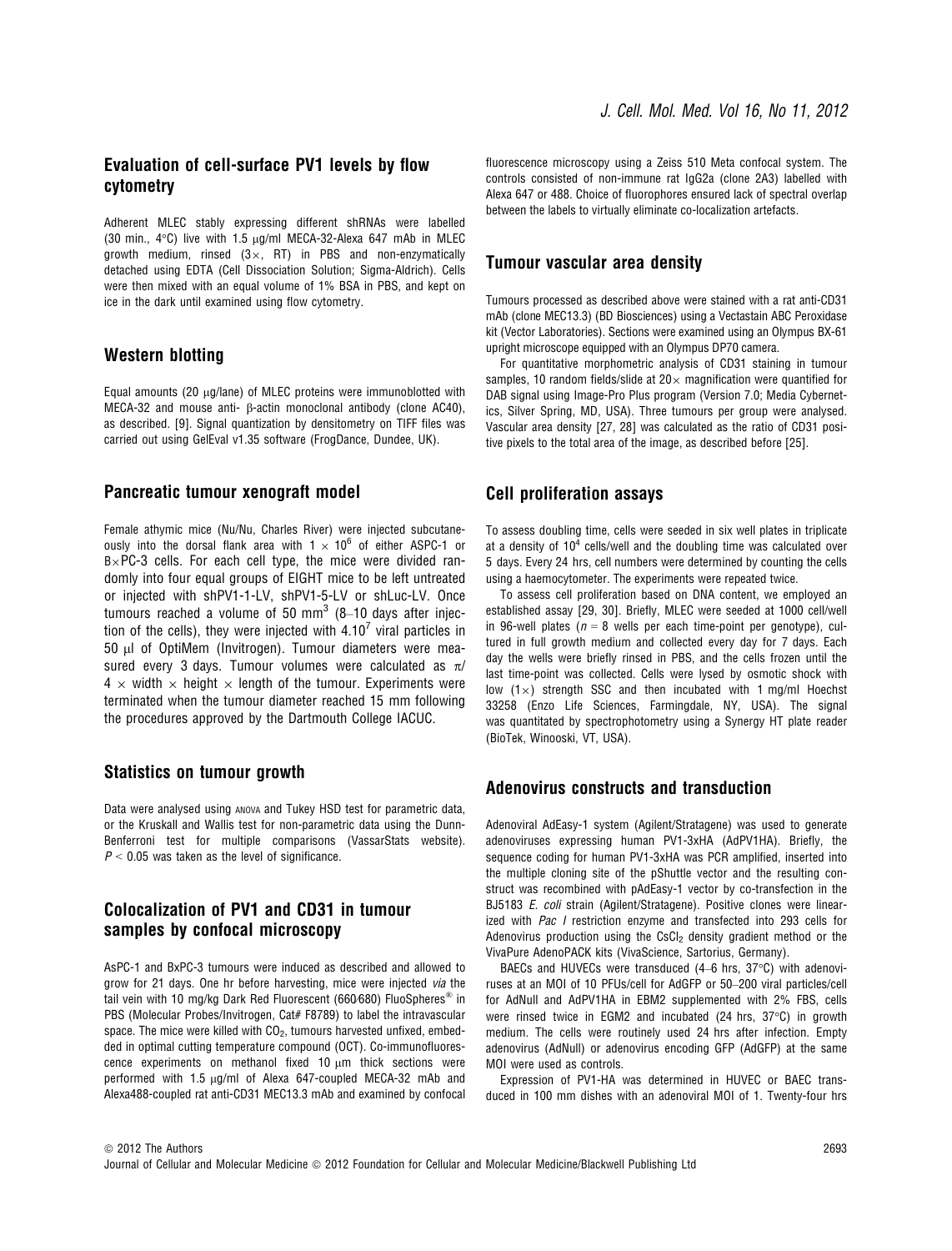after transduction, the cells were processed for Western blotting, as described above for MLEC, using  $25 \mu g$  of total protein per well and using chicken anti-human PV1C pAb.

#### Endothelial cell migration assays

For scratch-wound assay, cells were grown to confluence in triplicate in six well plates, the monolayer was scratched in five different places using a pipette tip and cell debris removed by rinsing the cells with medium. Images of the cells were acquired at 2, 4, 8, 12 and 20 hrs using a Leica DMIL inverted microscope equipped with a  $10\times$  phase contrast objective and a QImaging 12-bit CCD camera, and analysed with ImageJ. Fifteen images per well were acquired at each time-point. Cell migration was quantified by determining the area of the wound at noted time-points at predetermined sites.

Electric cell-substrate impedance sensing (ECIS) automated cellmigration assay was performed on an ECIS system (Applied BioPhysics) equipped with a "wound healing module" and using 8-chambered goldplated electrode arrays (8W10E). Cells (5  $\times$  10<sup>4</sup>/well) were plated on sterile 8W10E electrodes pre-coated with 0.1% porcine gelatin (collagen I), grown to full confluence and transduced with adenoviruses. Immediately after adenoviral transduction, the electrode arrays were mounted on the ECIS system within an incubator (37 $\degree$ C, 5% CO<sub>2</sub>) and connected to its recorder device. The cell monolayer was wounded by electric pulses, the medium changed and the transendothelial electrical resistance, an index of endothelial cell barrier function, was measured in real time and recorded for 50 hrs in 5-min. intervals.

### **Results**

#### PV1 down-regulation by lentiviral-encoded shRNA

Small interfering siRNA sequences directed against mouse PV1, previously reported [6, 8] or designed de novo, were transfected in MLEC and PV1 knockdown determined by immunoblotting. As all the PV1 siRNAs were able to down-regulate PV1 (data not shown), these sequences were used to design the shRNA sequence to be introduced into the pll3.7 vector for lentivirus (LV) generation. The lentiviral vector also encodes for the green fluorescent protein (GFP) for ease of identification of transduced cells. The siRNA and shRNA sequences used are shown in Table 1.

We first determined that all LVs generated were able to infect mouse ECs at low MOI, as shown by flow cytometric quantification of GFP-expressing cells (Fig. 1A) or using fluorescence confocal microscopy (Fig. 1B).

Next, the effectiveness of PV1 down-regulation in MLEC stably transduced with shRNA-LVs targeting PV1 or luciferase (shLuc-LV) was tested by multiple complementary approaches. We chose to study long-term, stable expression of shRNAs, as it is more relevant to the in vivo experimental approach. According to real-time PCR (not shown) and Western blotting results (Fig. 1C), total cellular levels of PV1 were decreased by more than 70% for all the

PV1-shRNA-expressing cell lines. As PV1 function occurs at the cell surface [9], we determined the effect of different shRNAs on plasma membrane levels of PV1 protein. We show using confocal microscopy (Fig. 1B) and flow cytometry (Fig. 1E) that all mouse PV1-shRNA-LVs efficiently silenced PV1 protein expression at the cell surface by more than 80% compared to non-infected or shLuc-LV-transduced MLEC. The lack of effect of shLuc control LV on PV1 protein levels is shown in Figure 1E. The efficiency of shLuc-LV control virus to decrease luciferase activity in 293 cells constitutively expressing luciferase was previously validated [25]. The two most efficient mouse shRNA-LVs, namely shPV1-1 and shPV1-5, were used in all subsequent experiments.

#### Intratumoural delivery of PV1-shRNA inhibits the growth of established pancreatic tumours

To determine whether the LV-mediated PV1 down-regulation is able to inhibit PDAC growth, we employed a model system consisting of heterotopic tumours derived from two different human PDAC cell lines (AsPC-1 and BxPC-3) grown subcutaneously in nude mice.

Following subcutaneous injections of AsPC-1 or BxPC-3 cells, tumour growth was monitored and mice with established tumours (volume of 50 mm<sup>3</sup>) were enrolled in four different groups, one to be left untreated and three treated with one injection either of shPV1-1- LV, of shPV1-5-LV or shLuc-LV. Tumour growth was determined over a period of several weeks. A statistically significant difference in tumour volumes between shLuc-LV-injected tumours and shPV1-LVinjected tumours was seen as early as 24 and 33 days following viral injection of AsPC-1- and BxPC-3-derived tumours respectively. The subsequent growth of all shPV1-LV-injected tumours remained significantly attenuated. By the end of the experiment, AsPC-1 tumours that were infected with shPV1-1-LV exhibited a 35% ( $P < 0.05$ ) decrease in volume and 65% ( $P < 0.05$ ) with shPV1-5 (Fig. 2A) in comparison with tumours infected with shLuc-LV or control tumours left untreated. No statistically significant differences were detected between the growth of tumours infected with shLuc-LV and control tumours left untreated. With respect to BxPC-3, shPV1-1 inhibited tumour growth by 57% ( $P < 0.01$ ) and shPV1-5 one of 49%  $(P < 0.01)$  (Fig. 2B). Taken together, these data demonstrate that PV1 down-regulation by two different shRNAs are able to inhibit pancreatic tumour growth in two different human-PDAC xenograft models.

#### PV1 is expressed specifically in the EC of tumour xenografts and is not expressed in tumour cells

The sequence mismatches between mouse PV1 shRNAs and human PV1 strongly argued that tumour growth inhibition occurred via PV1 down-regulation in the tumour microenvironment *(i.e.* ECs, stromal cells and tumour-infiltrating leucocytes), which is of murine origin. To strengthen this observation, we defined the precise cellular type(s) expressing PV1 in the AsPC-1- and BxPC-3-derived tumours. Although PV1 is expressed in tumour ECs in many solid tumours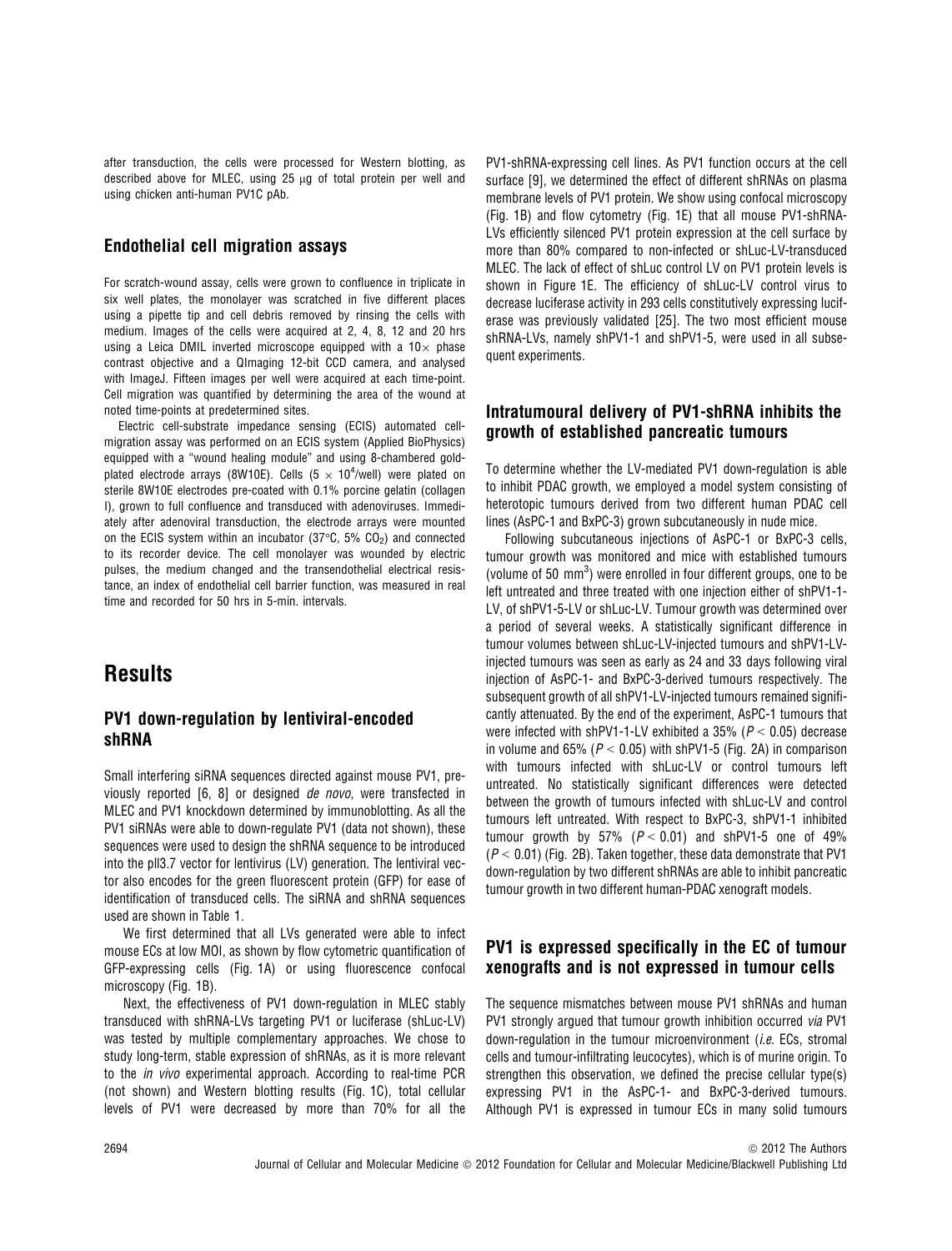

Fig. 1 PV1 knockdown by lentiviral shRNA. (A) Flow cytometry analysis demonstrating the ability of each of the generated LVs to infect mouse ECs, as demonstrated by GFP expression. The cells were incubated with a LV dose of ~0.1 MOI. The GFP-positive cells were used for sorting to generate stable cell lines expressing the various shRNAs. (B) Laser confocal microscopy demonstrating the down-regulation of PV1 signal in cells transduced with low MOI of shPV1-1-LV (top panels) or shPV1-5-LV (bottom panels). PV1 signal was detected with the anti-PV1 MECA-32 mAb directly coupled to a fluorophore (red). Transduced cells were identified by their expression of GFP (green). The images represent maximum-intensity projections of confocal stacks encompassing all the cell thickness, acquired with a  $60 \times$  objective and no zoom. Non-transduced cells serve as an internal control for normal PV1 levels. Bars 20  $\mu$ m. (C) Total cellular-PV1 protein levels in MLEC stably transduced with LVs encoding for shLuc, shPV1-1, -2, -4 and -5. Equal amounts (20 μg/lane) of proteins were resolved by SDS-PAGE and immunoblotted with anti-PV1 and anti-actin antibodies, as described in Methods. (D) Quantization of PV1 level on the surface of mouse ECs transduced with LVs encoding for shLuc, shPV1-1, -2, -4 and -5. The data represent median fluorescence ( $n = 4$ ,  $P < 0.01$ , error bars -stdev). (E) Examples of flow cytometry data showing PV1 levels on the surface of MLEC parental (orange trace), MLEC-shLuc (green trace), MLEC-shPV1-1 (blue trace), MLEC-shLuc (red trace).

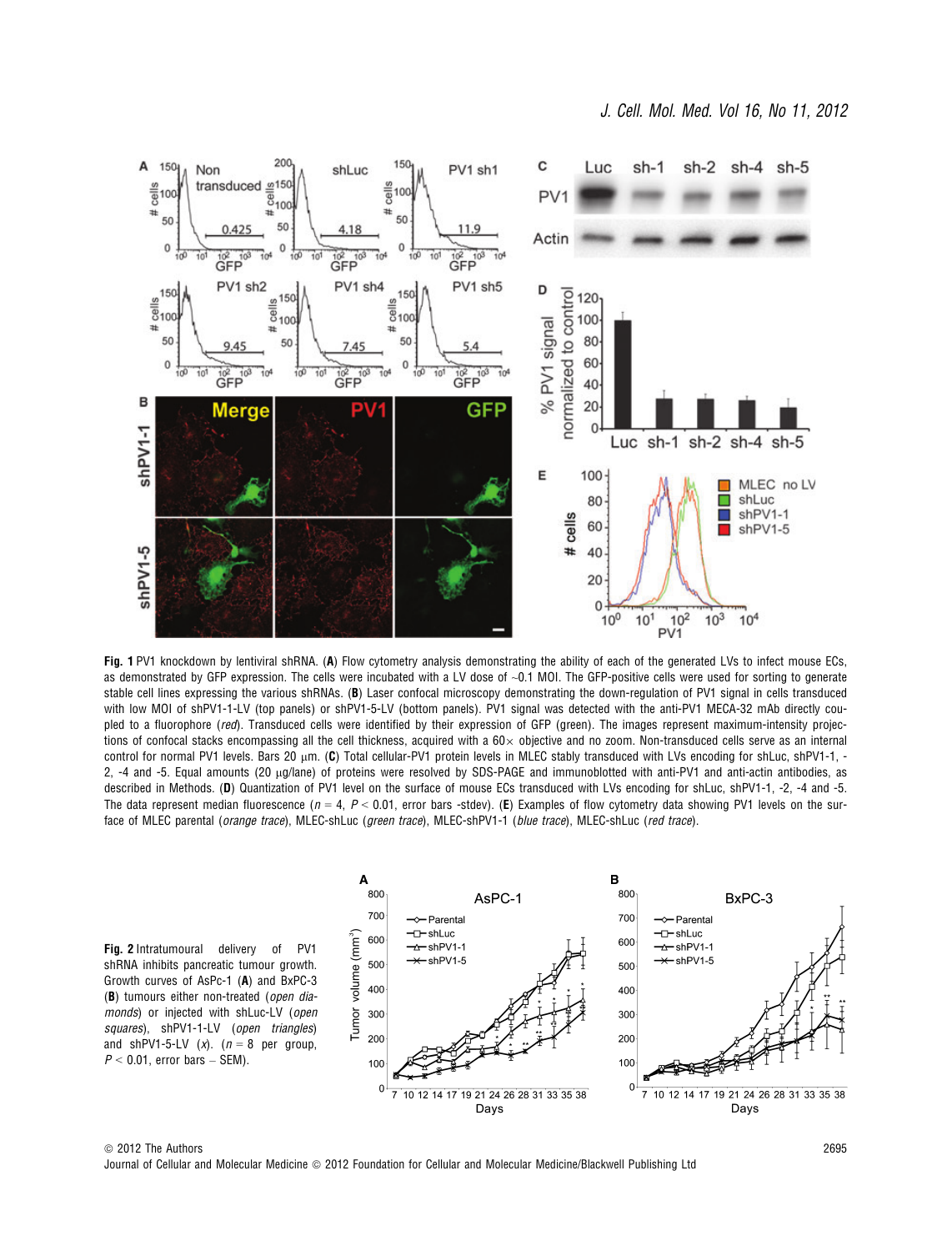including pancreatic cancer, there is no previous information regarding PV1 expression in AsPC-1- and BxPC-3-derived tumours. To address this, the vascular space of tumour-bearing mice was labelled with fluorescent microspheres, tumours harvested and sections stained with anti-PV1 antibodies directly labelled to fluorophores. We used the MECA-32 mAb that recognizes only mouse PV1 [24] [16].

and the anti-hPV1C pAb that specifically recognizes human PV1 [6]. In agreement with data published for other tumours [31–34], mouse-PV1 expression was detected solely in the pancreatic tumour ECs, as shown by its co-localization with the fluorescent microspheres as luminal markers of the functional blood vessels (Fig. 3A and B) and EC markers PECAM-1/CD31 (Fig. 3A and B), ICAM-2/CD102



Fig. 3 In both AsPC-1 and BxPc-3 pancreatic tumours PV1 is expressed only in tumour endothelial cells (A-B) Confocal microscopy of frozen sections from AsPC-1 pancreatic tumours grown in nude mice, with anti-PV1 (red) and anti-CD31 (green) and antibodies directly coupled to fluorophores. The vascular lumen (blue) was labelled by the introduction of dark red microspheres in the circulation. In the merged field, white means triple co-localization. Last panel in each shows nuclei stained with DAPI. (A) is a representative field showing vessels inside the tumour whereas (B) shows vessels at the tumour periphery. Magnification  $20 \times$ . Bars – 20 µm. (C) Immunohistochemistry of serial frozen sections from human pancreatic xenograft tumours grown in nude mice, with anti-PV1 (PV1) and anti-CD31 (CD31) antibodies. The nuclei are counter stained with haematoxylin. Bars  $-$  20  $\mu$ m. (D) PV1-mRNA levels in HLMVEC and human pancreatic tumour cell lines AsPC-1 and BxPC-3 measured by real-time quantitative PCR. The data were obtained from triplicate samples and normalized to  $\beta$ -actin levels ( $\Delta\Delta$ Ct). Bars – SEM (E) Confocal microscopy of frozen sections from AsPC-1 pancreatic tumours grown in nude mice, stained with anti-human PV1 (red) showing lack of expression of PV1 by human cancer cells. In the same specimen, mouse PV1 (blue) is present and colocalizes with the vascular marker CD102 (green), both detected by antibodies directly coupled to fluorophores. Magnification  $20 \times$ . Bars  $-10 \text{ nm}$ .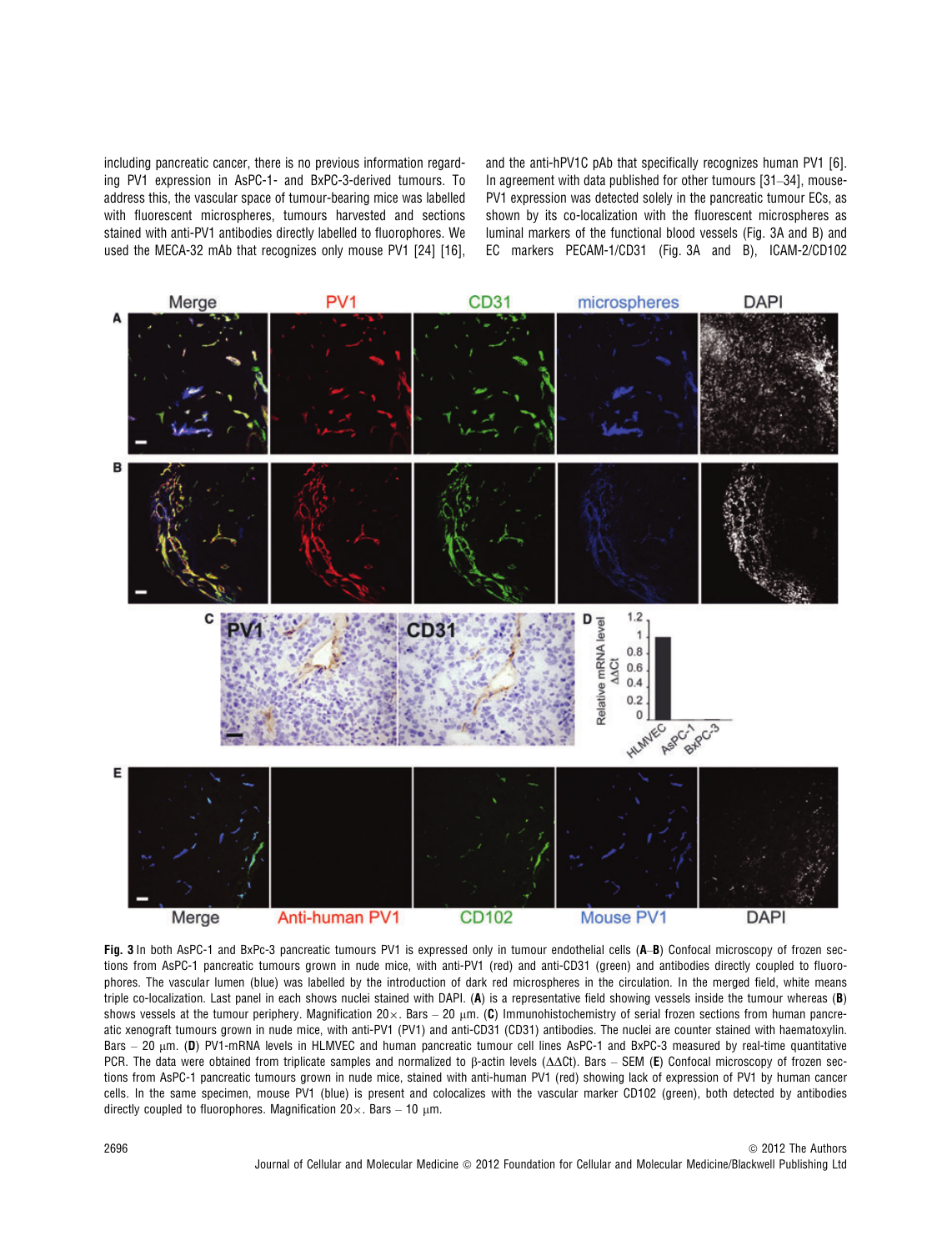(Fig. 3E), endoglin/CD105 and CD34 (data not shown). Similar results were obtained by staining of serial sections with anti-PV1 mAb MECA-32 and anti-CD31 (Fig. 3C). We also found that both AsPC-1 and BxPC-3 cells in culture lack expression of PV1 mRNA as shown by real-time PCR (Fig. 3D). Positive controls for real-time PCR were human lung microvascular endothelial cells (HLMVEC) and HLMVEC treated with phorbol myristate acetate, expressing low and high levels of PV1 respectively [6]. As a control for differences between cancer cells in culture and tumours in vivo, tumour sections were also probed with human PV1 antibodies. No expression of human PV1 was detected in the AsPC-1 or BxPC-3 tumour sections.

Thus, in both AsPC-1 and BxPC-3 tumours, PV1 is specifically expressed in the tumour ECs and not in the tumour cells per se, in good agreement with data in the literature obtained in other tumours.

#### PV1 down-regulation does not affect vascular density of tumours

Next, we investigated whether the tumour growth inhibition induced by PV1 down-regulation is because of inhibition of tumour angiogenesis. Morphometric analyses of tumour sections stained with antibod-



Fig. 4 Down-regulation of PV1 does not decrease tumour vascular density (A) Immunohistochemistry with anti-CD31 antibodies of AsPC-1 (left panels) or BxPC-3 (right panels) tumours untreated (parental) or treated with shLuc-LVs (shLuc), shPV1-1-LV (shPV1-1) and shPV1-5- LV (shPV1-5). Bars  $-20 \mu m$ . (B) Morphometric analysis of vascular density in AsPC-1 and BxPC-3 tumours [shLuc-LVs (Luc), shPV1-1-LV  $(\text{sh1})$  and shPV1-5-LV  $(\text{sh5})$ ]. Error bars - SEM.

ies against vascular markers such as CD31 were performed to determine the vascular area density, which is a measure of angiogenesis [35]. Representative images of CD31 staining are shown in Figure 4A. Quantitation data show that there are no statistically significant differences in vascular area density between the control and PV1 shRNAs-treated AsPC-1- and BxPC-3-derived tumours (Fig. 4B).

This result raises doubts that tumour growth inhibition was the result of decreased angiogenesis in this model system suggesting that endothelial PV1 is necessary for tumour growth via other mechanisms than promoting angiogenesis.

#### PV1 down-regulation does not modify endothelial cell proliferation and migration in vitro

Angiogenesis, defined as the formation of new vessels from pre-existing ones is based on the ability of ECs to proliferate and migrate [36] [37]. To strengthen the above observations we have next investigated whether the modulation of PV1 expression level influences any of these EC cellular functions in vitro. To determine the effect of PV1 gain of function, we used ECs that do not express PV1 (such as HU-VEC and BAEC) either not transduced or transduced with AdPV1HA, AdNull or AdGFP. To determine the effect of PV1 loss of function we have compared MLEC, which constitutively express PV1 and with MLEC stably expressing different shRNAs.

De novo expression of PV1 does not modify proliferation rate of HUVEC (Fig. 5A) or BAEC (not shown), as determined using an assay measuring DNA content. Controls consisted of non-transduced cells and cells transduced with the same MOI of AdGFP or AdNull. Flow cytometric analyses of PV1 and GFP expression shows that the cells are efficiently transduced by the adenovirus (Fig. 5B). Reciprocally, in MLEC that constitutively express PV1, PV1 down-regulation by transduction with lentiviruses encoding PV1 shRNAs does not modify PV1 proliferation, as measured by population doubling time (Fig. 5C) or DNA content (Fig. 5D).

Cell migration was assessed using wound assays by either the classical scratch method or by ECIS (electric cell impedance sensing). By the two methods, we found no statistically significant differences between ECs expressing PV1 and those that did not (Fig. 5E and F). Taken together, these data argued that either PV1 overexpression or PV1 down-regulation did not modify EC proliferation and migration.

## **Discussion**

PV1 is an endothelial protein with important roles in formation of diaphragms of caveolae, fenestrae, transendothelial channels and, possibly, vesiculo-vacuolar organelles. The diaphragms are structures with unknown functions. PV1 is specifically expressed on normal ECs in a subset of vascular beds. PV1 is also specifically expressed in ECs of many human and mouse tumours, pancreatic cancer included. The strong expression of PV1 in the tumour ECs raises the question as to its function, if any, especially related to tumour initiation and progression.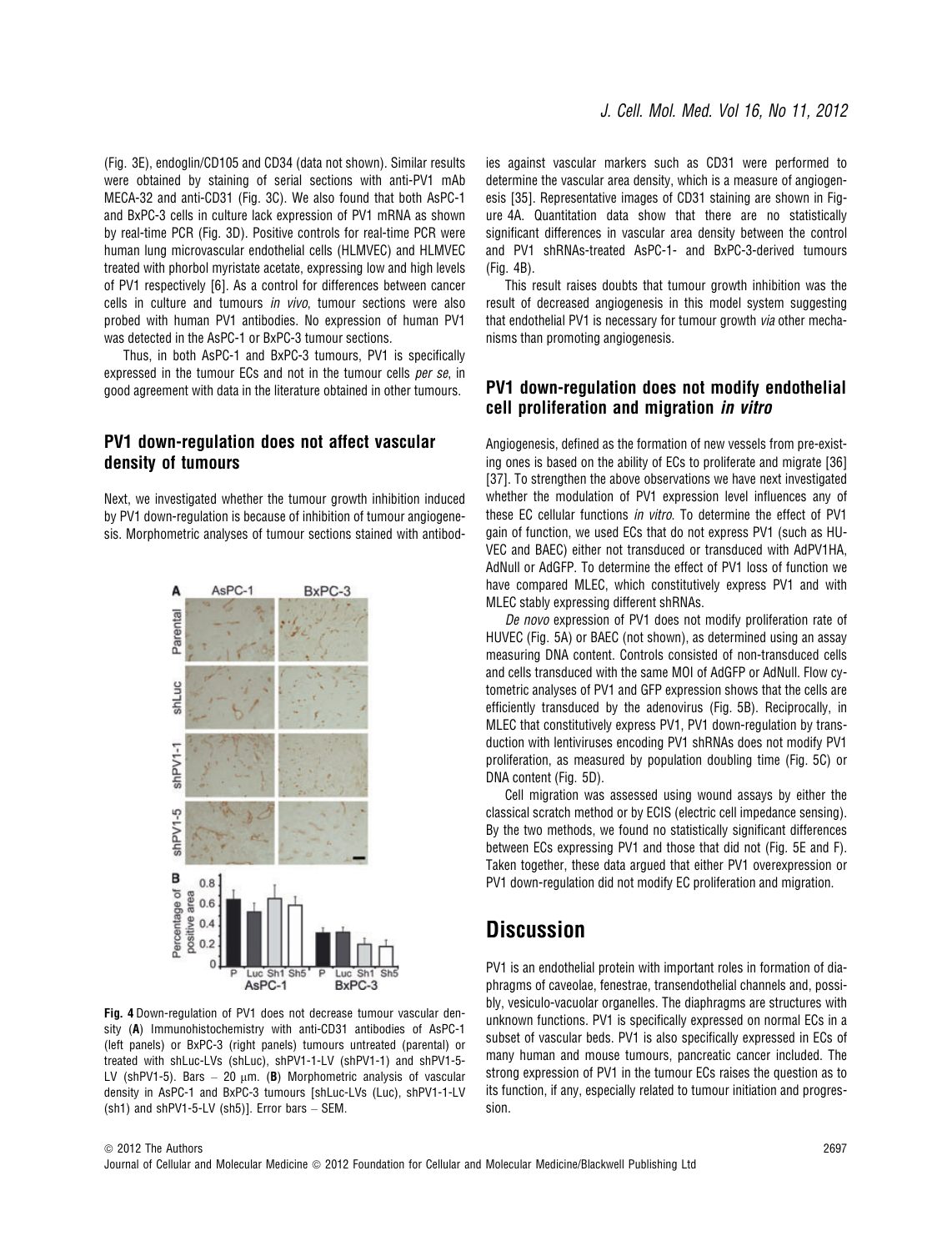

Fig. 5 PV1 levels do not modify EC proliferation and migration (A) Proliferation of HUVEC transduced with adenoviruses encoding for PV1 (AdPV1) or GFP (AdGFP) measured with the DNA content assay. Data were obtained from  $n = 8$  sample replicates per condition. Error bars – SEM. (B) Flow cytometric analysis of PV1 (left) and GFP expression (right) in HUVEC transduced with AdPV1HA (AdPV1) or AdGFP (AdGFP). Control cells were either non-transduced or AdNull transduced HUVEC. Representative samples (of  $n = 4$ ) are shown in each panel. Control cells (grey histogram), AdGFP-transduced cells (dashed line histogram), AdPV1HA-transduced cells (solid line histogram). (C) Average doubling time of MLEC parental or stably expressing shLuc (Luc), shPV1-1 (sh1) or shPV1-5 (sh5). Data were obtained from triplicate samples. Error bars -SEM. (D) Proliferation of MLEC parental or stably expressing shLuc (Luc), shPV1-1 (sh1) or shPV1-5 (sh5) measured with the DNA content assay. Data were obtained from n = 8 samples per condition. Error bars - SEM. (E-F) Migration of HUVEC transduced with adenoviruses encoding for PV1 (AdPV1) or GFP (AdGFP), as measured by the monolayer wound assay at 8 hrs after monolayer wounding (E) or by the ECIS method (F). For the latter, the cells were plated onto electrodes at near confluence and the monolayer allowed to mature for 44 hrs when the cells over the electrodes were eliminated with electric pulses and the monolayer recovery was monitored for 11 hrs. The traces are representative samples. Data were obtained from  $n = 4$ sample replicates per condition. Error bars in  $E$ ) – STDEV.

On the basis of its specific location, PV1 was hypothesized to play an active role in tumour angiogenesis, which is sustained by the published in vitro data where PV1 down-regulation by siRNA was shown to block the formation of capillary tubes by human ECs in Matrigel and migration towards tumour-secreted angiogenic growth factors [12]. These *in vitro* data, supporting a role of PV1 in EC migration, have not yet been validated *in vivo* prompting us to ask this question in a heterotopic xenograft tumour model.

As a model system, we have chosen heterotopic human tumour xenografts in athymic nude mice treated with LV encoded PV1 shRNA delivered by intratumoural injection. Tumours were derived from AsPC-1 and BxPC-3 cells, two established human PDAC cell lines isolated from metastatic and primary PDAC tumours, respectively. The model is simple to execute and the intratumoural injection of lentiviruses expressing various shRNAs was previously validated to be an effective means in down-regulating target molecules in this model [25]. Because the tumour microenvironment (i.e. tumour ECs, stromal cells and tumour-infiltrating leucocytes) is all derived from the mouse host, the model also allows the study of the down-regulation of PV1 expressed in the stroma versus tumour cells using speciesspecific shRNAs.

The salient finding of our work is the efficacy of PV1 down-regulation by shRNA in inhibiting the growth of pre-existing tumours in both PDAC models. This study demonstrates, for the first time, the potential therapeutic effect of targeting PV1 for the treatment of PDAC. As shown before, no inhibitory effect of the empty virus or shLuc-LV was observed when compared to the untreated tumours, demonstrating that tumour inhibition is not because of non-specific effects of the LVs or the shRNA. Moreover, this also shows that shR-NAs do not inhibit angiogenesis non-specifically, as was suggested by other studies with targeted and non-targeted siRNAs acting via toll-like receptor 3 (TLR3) [38, 39]. The specificity we observe could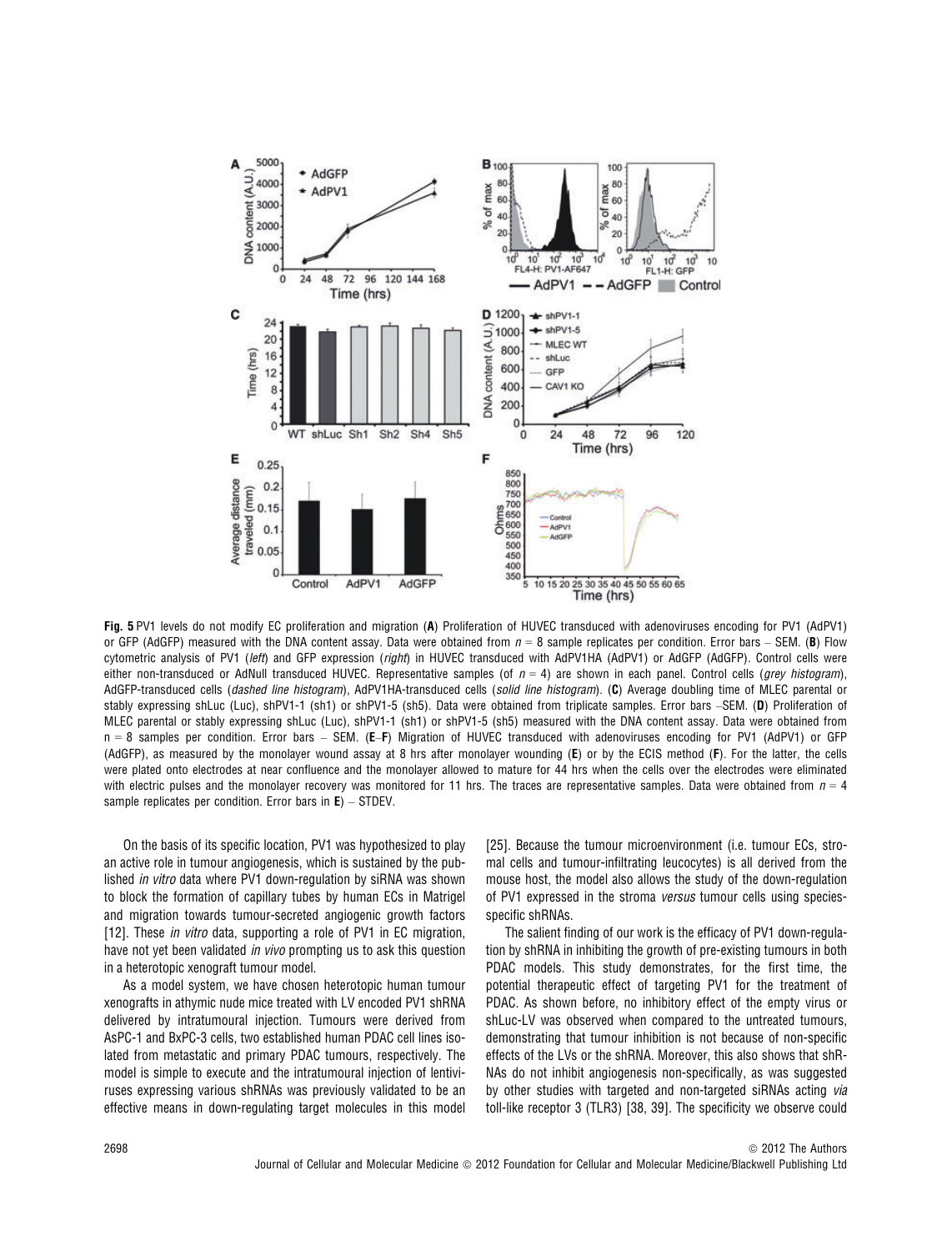be because of the fact that in our model, shRNAs are expressed inside the LV-infected cells and as such, may not engage TLR3. Finally, the inhibition of tumour growth by two different PV1 shRNAs in two different models rules out (or makes highly unlikely) off-target effects of individual shRNAs.

The LVs infect all cell types present in the tumour [25], therefore it was important to demonstrate the specificity of PV1 location in these tumours. Staining tumour sections with PV1 and various EC markers used to detect tumour vessels, we show that PV1 is specifically expressed in ECs and not tumour cells, as shown for many other tumours before [10–12, 15]. We verified that tumour cells lack PV1 at both protein and mRNA level. Most importantly, the shRNA sequences used do not target human PV1. These data demonstrate that down-regulation of endothelial PV1 is responsible for the anti-tumour effect, opening the possibility to use PV1 as a therapeutic target in a broad range of cancers, where PV1 is expressed in the vessels.

The effect of PV1 down-regulation on tumour growth can be reasonably explained by the effect of either inhibition of tumour angiogenesis resulting in decreased ratio of tumour vascular volume to tumour tissue volume and/or impaired function of the tumour vessels. We find that the vascular area counts inside and at the periphery of the tumour were similar in both shPV1 and control-treated tumours, suggesting that angiogenesis may not be impaired in the PDAC models used. Although the value of density counts in measuring whether angiogenesis is inhibited or not has limits, as discussed in the past by Hlatky, et al., [40], these conclusions are supported by the lack of effect of PV1 gain and loss of function on both EC proliferation and migration in vitro. Moreover, analysis of PV1-knockout mice demonstrates that PV1 is not required for both vasculogenesis and angiogenesis during mouse development, as these mice have normally formed vessels (D. Tse, S. Deharvengt, C. McGarry, D. S. Longnecker, C. Carriere and R. V. Stan, unpublished data).

Several laboratories have demonstrated PV1 to be expressed specifically in tumour ECs and we have recently published data strongly suggesting that, at cellular level, the function of PV1 in ECs is to form diaphragms [9]. These diaphragms are associated with four different EC structures, of which caveolae [41] and vesiculo-vacuolar organelles [42] were previously postulated as regulating tumour growth. Additional experiments will be needed to dissect which diaphragm on which organelle is important.

At the vascular physiology function level, to date, PV1 was implicated in the maintenance of basal permeability in normal vessels (Tse, et al., 2012, submitted) and in the recruitment of leucocytes into inflammation sites, by unknown mechanisms [17]. Tumour vessels are fenestrated in most solid cancers and are quite disorganized and leaky; the significance of this increased leakiness for tumour growth is under debate [43]. If we are to speculate, the deletion of PV1 will presumably increase the permeability of tumour vessels by deletion of the diaphragms of fenestrae, and possibly those of VVOs. Presently, it is not obvious what consequences this increased leakiness of already leaky vessels will have on tumour growth. Moreover, data in the literature argues that decreasing tumour vascular permeability inhibits tumour growth [44]. Finally, PV1 promotion of diapedesis of leucocytes in inflammation sites [17] raises the possibility of PV1 being important for recruitment of tumour-infiltrating leucocytes with roles in promoting tumour growth [45], which is currently under study in immunocompetent models of cancer.

Finally, by far the most exciting, is the translational potential of PV1 function to be harnessed in devising new drugs against cancer. Here too, experiments employing disease-relevant genetically engineered mouse models will be needed to further explore the role of PV1 in tumour growth.

### Acknowledgements

This work was supported from National Institutes of Health grants HL83249, HL092085 and 5P30RR032136-02/8P30GM103415-02 (PI Green) to RVS and CA127095 to CC. SD was the recipient of a postdoctoral fellowship award from the SASS Foundation for Medical Research. SJL, CC, RVS designed the research study. SJL, DT, CLM, OS, JRG, CC, RVS performed the research. SJL, DT, DSL, CC, RVS analysed the data. SJL, DSL, CC, RVS wrote the paper. We would like to thank C. Tomlinson for cells, BW Pogue for cells and help with fluorescent microspheres experiments, A. Eastman for advice on proliferation assays and M. Israel for the use of the microscope.

## Conflict of interest

The authors declare no conflict of interest.

# References

- 1. Stan RV, Roberts WG, Predescu D, et al. Immunoisolation and partial characterization of endothelial plasmalemmal vesicles (caveolae). Mol Biol Cell. 1997; 8: 595– 605.
- 2. Stan RV, Ghitescu L, Jacobson BS, et al. Isolation, cloning, and localization of rat PV-1, a novel endothelial caveolar protein. J Cell Biol. 1999; 145: 1189–98.
- 3. Ghitescu LD, Crine P, Jacobson BS. Antibodies specific to the plasma membrane of

rat lung microvascular endothelium. Exp Cell Res. 1997; 232: 47–55.

- 4. Stan RV, Kubitza M, Palade GE. PV-1 is a component of the fenestral and stomatal diaphragms in fenestrated endothelia. Proc Natl Acad Sci USA. 1999; 96: 13203–7.
- 5. Tse D, Stan RV. Morphological heterogeneity of endothelium. Semin Thromb Hemost. 2010; 36: 236–45.
- 6. Stan RV, Tkachenko E, Niesman IR. PV1 is a key structural component for the formation

of the stomatal and fenestral diaphragms. Mol Biol Cell. 2004; 15: 3615–30.

- 7. Stan RV. Multiple PV1 dimers reside in the same stomatal or fenestral diaphragm. Am J Physiol Heart Circ Physiol. 2004; 286: H1347–53.
- 8. Ioannidou S, Deinhardt K, Miotla J, et al. An *in vitro* assay reveals a role for the diaphragm protein PV-1 in endothelial fenestra morphogenesis. Proc Natl Acad Sci USA. 2006; 103: 16770–5.